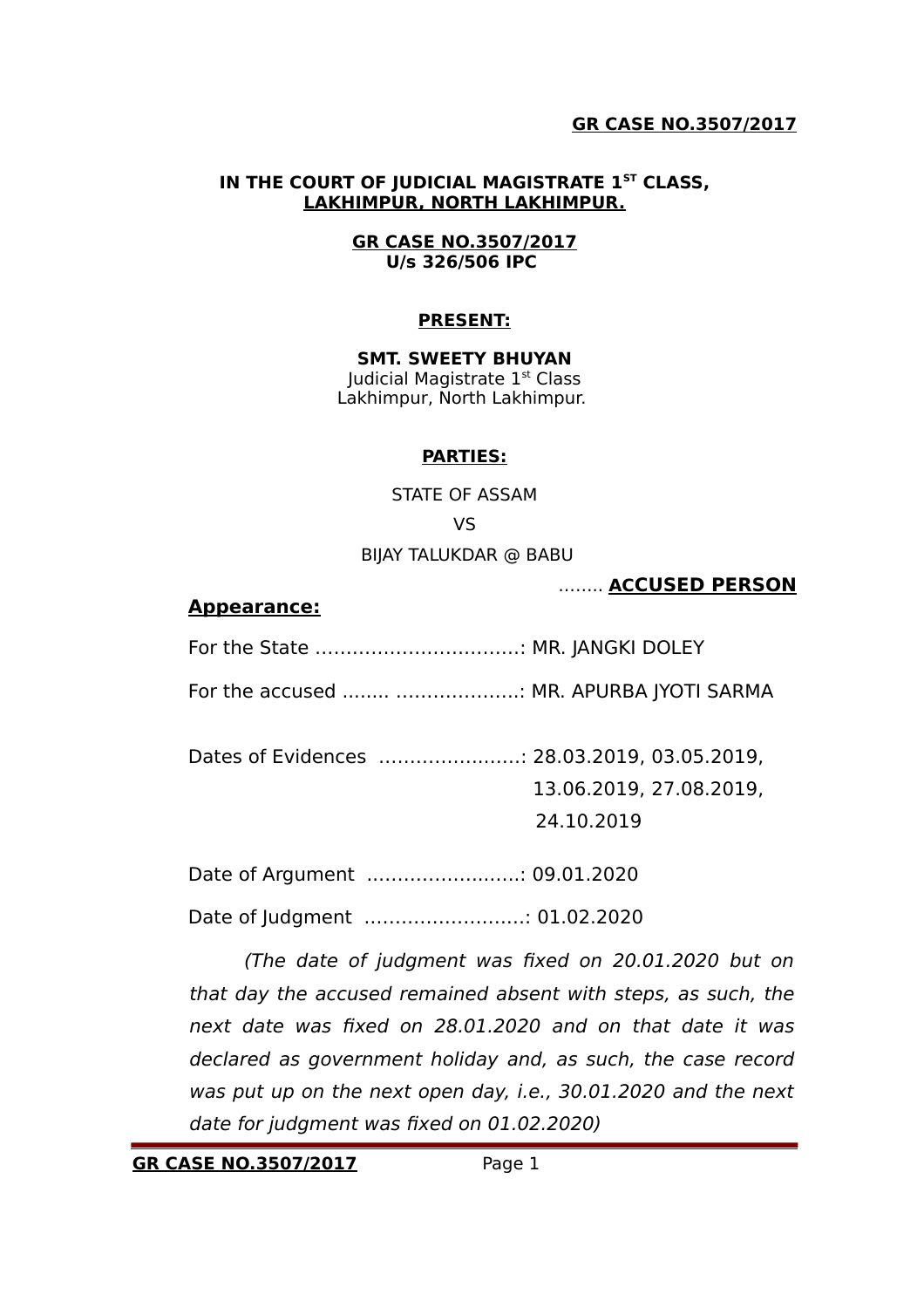# **J U D G M E N T**

- **1.** The accused person, namely, **Bijay Talukdar @ Babu**, Son of Sri Hari Talukdas, resident of village– Bowalguri, P.S.– North Lakhimpur, in the District of Lakhimpur, here in this case has been put to trial to answer the charges for the offence Punishable under section 326/506 of IPC.
- **2.** The prosecution case in brief is that on 09.12.2017 at about 9:30 A.M. one broiler chick entered into the boundary of the informant and his dog killed it. As such, his elder brother went to give Rs.30/- to the accused persons named in the ejahar as a compensation for their loss, but they did not accept it and they came carrying lathi in their hands and assaulted the wife of the informant Gita Barek and broke her left shoulder. They attacked her by forming a group and when the informant went to stop them, the accused Babu Talukdar punched him on his face. The entire incident took place in the courtyard of the house of the informant. The accused also threatened to kill them wherever he found them. Hence, the case, and it was registered as North Lakhimpur Police Station Case No.1497/2017 under Sections 447/325/323/506/34 of the Indian Penal Code against Bijay Talukdar @ Babu, Bishal Talukdar and Smt. Bobita Talukdar,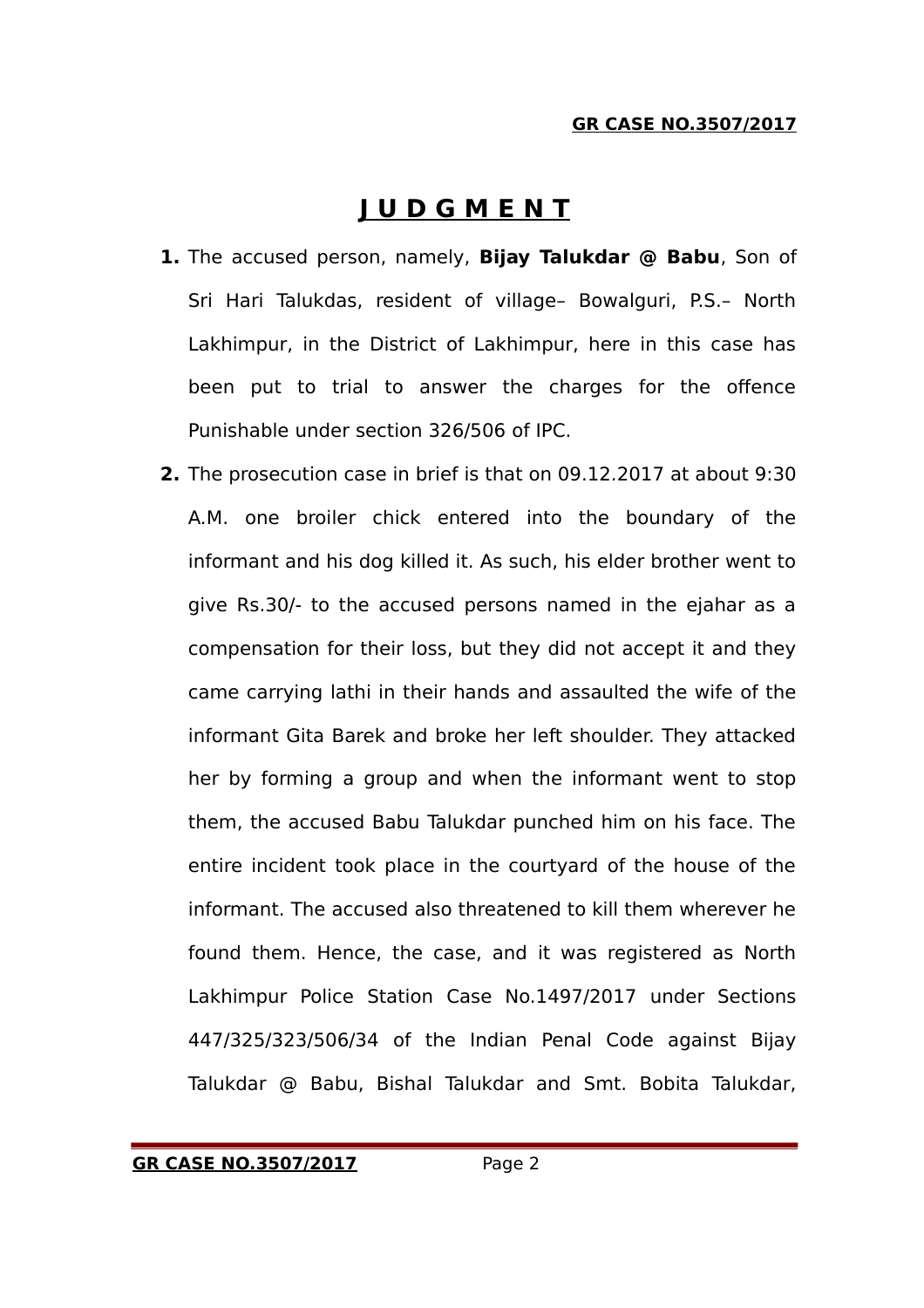named in the ejahar. The Investigating Officer submitted Charge Sheet against the accused person Bijay Talukdar @ Babu under Sections 447/325/506 of the Indian Penal Code.

- **3.** After perusing CR, formal charges under Sections 326/506 of the Indian Penal Code were framed and read over and explained to the accused person to which he pleaded not guilty and claimed to be tried.
- **4.** In support of the case, the prosecution has adduced 7(seven) PWs. The statement of the accused was recorded under Section 313 Cr.P.C. in which the accused person denied of committing the alleged offence and also denied to adduce evidence in his support.
- **5.** After perusing the case record and hearing both sides the following points of determination are framed:

(i) Whether the accused person, on 09.12.2017 at about 7:30 A.M. at Bowalguri, voluntarily caused grievous hurt to the wife of the informant, namely, Gita Barik, by means of a stick which if used as a weapon of offence is likely to cause death, and thereby committed offence under Section **326** of IPC?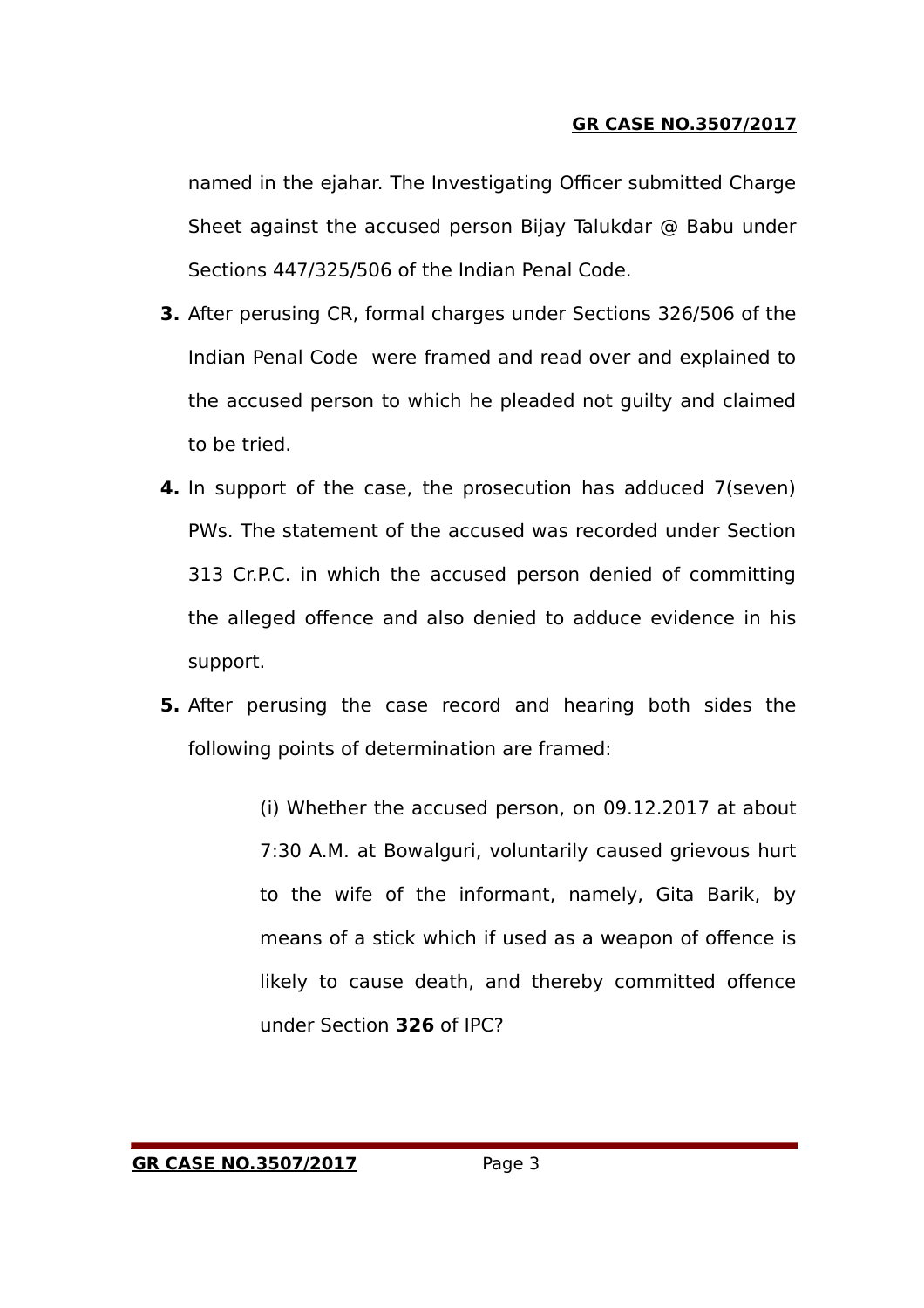(ii) Whether the accused person, on 09.12.2017 at about 7:30 A.M. at Bowalguri, criminally intimidated the informant and his wife with the threatening to cause death, and thereby committed offence under Section **506** of the Indian Penal Code?

# **Decisions and Reasons for decision:**

- **6.** I have heard the argument from both sides.
- **7. Point for determination no.1 is :** Whether the accused person, on 09.12.2017 at about 7:30 A.M. at Bowalguri, voluntarily caused grievous hurt to the wife of the informant, namely, Gita Barik, by means of a stick which if used as a weapon of offence is likely to cause death, and thereby committed offence under Section **326** of IPC?

The informant stated in his ejahar that the accused person with a lathi hit on the right shoulder of the wife of the informant, namely, Gita Barek which was fractured and she sustained grievous injuries.

The informant in his evidence as PW1 stated that on the day of the incident, the accused alongwith his wife Babita Talukdar and brother Bishal Talukdar came to the courtyard of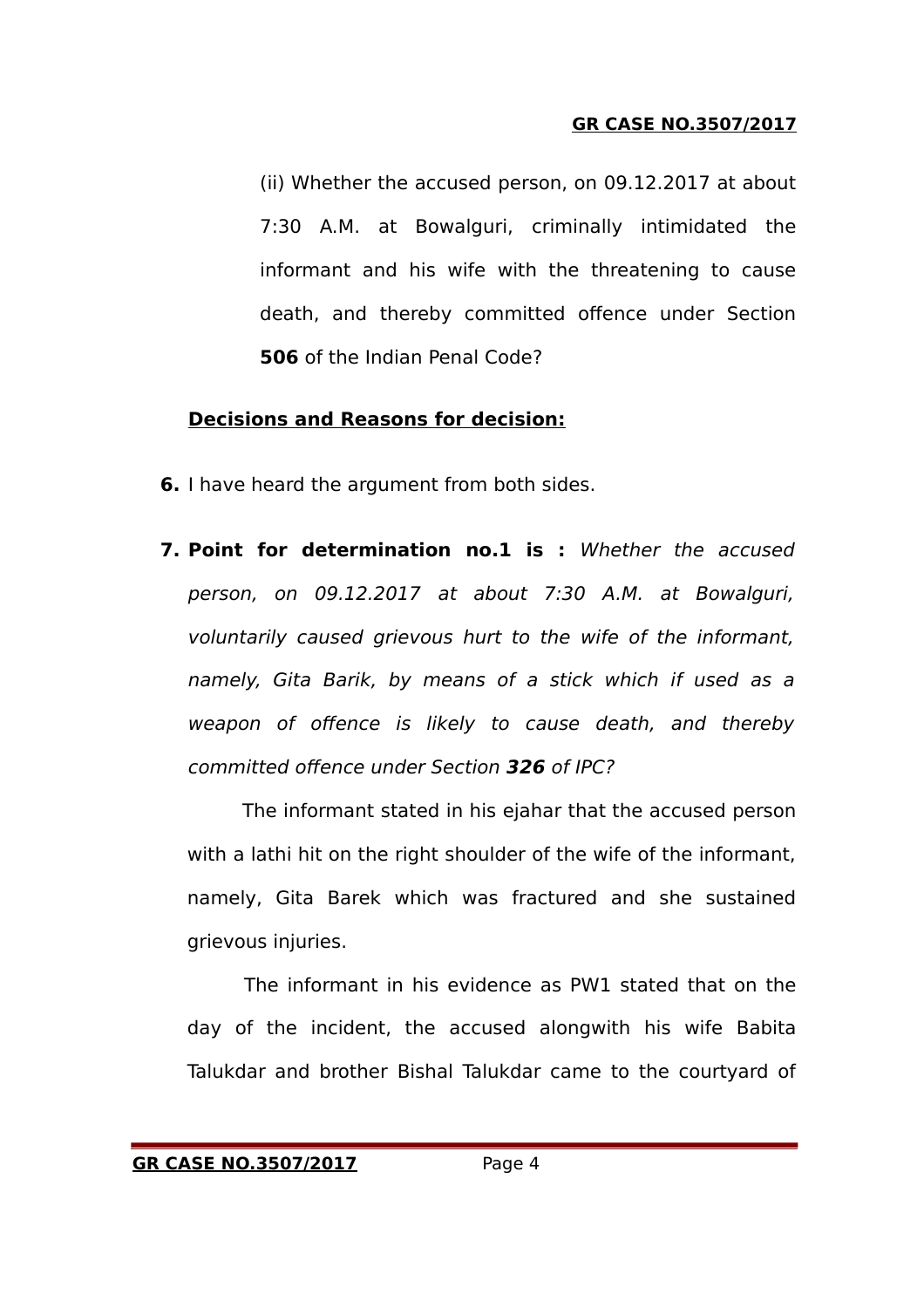the informant and assaulted his wife Gita Barek and broke her right hand.

The PW2, who is the wife of the informant/victim, stated in her evidence that on the day of the incident, the accused alongwith his wife Babita Talukdar and brother Bishal Talukdar came to their courtyard carrying bamboo stick and assaulted her and broke her right shoulder and backside and head.

The PW3, who is the neighbour of the informant and the accused person, stated in her evidence that on the day of the incident, there was a quarrel between the informant and the accused. The accused assaulted the informant with stick and also assaulted the wife of the informant on her left hand, which was fractured. The PW3 saw the incident herself and they stopped the quarrel.

The PW4, who is the neighbour of the informant and the accused person, stated in her evidence that on the day of the incident, she was cooking inside her house and then she heard noises outside and saw that the informant and the accused were quarreling and thereafter, she went inside. Later on, she heard that the dog of the informant ate one chicken of the accused due to which the quarrel took place.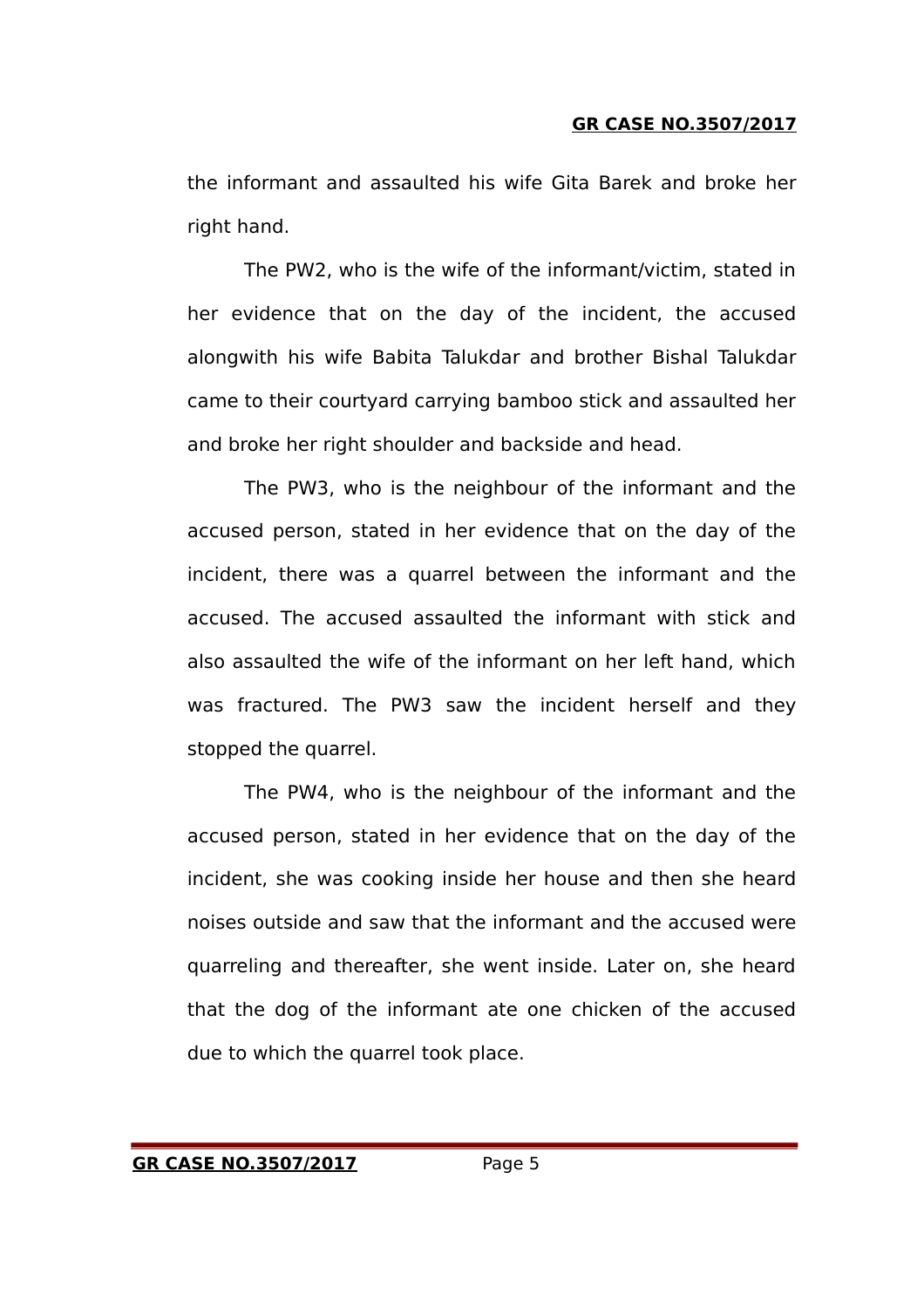The PW5, who is the neighbour of the informant and the accused person, stated in her evidence that at the time of the incident, she was inside her house and then she heard noises outside and saw that the informant and the accused were quarreling and thereafter, she went inside. Later on, she heard that the quarrel was in connection with a chicken.

The PW6, who is the Medical Officer, stated that on 09.12.2017 he examined Gita Barek and on examination he found : tenderness with restricted movement of right shoulder joint. Right shoulder joint on X-ray there was dislocation. The injuries were grievous caused by blunt weapon. Age of injury was fresh. Tenderness on the right hip, which was simple, caused by blunt weapon and the age of injury was fresh. Sub conjunctival hemorrhage on the right eye, which was simple, caused by blunt and the age of injury was fresh.

The informant and his wife/victim alleged that the accused assaulted the wife of the informant and broke her right shoulder. The PW3 who is a neighbour of the accused claims that she saw the incident and saw that the accused assaulted the wife of the informant on her left hand. The PW4 deposed that she saw the quarrel between the informant and the accused and that as the dog of the informant ate the chicken of the accused, the quarrel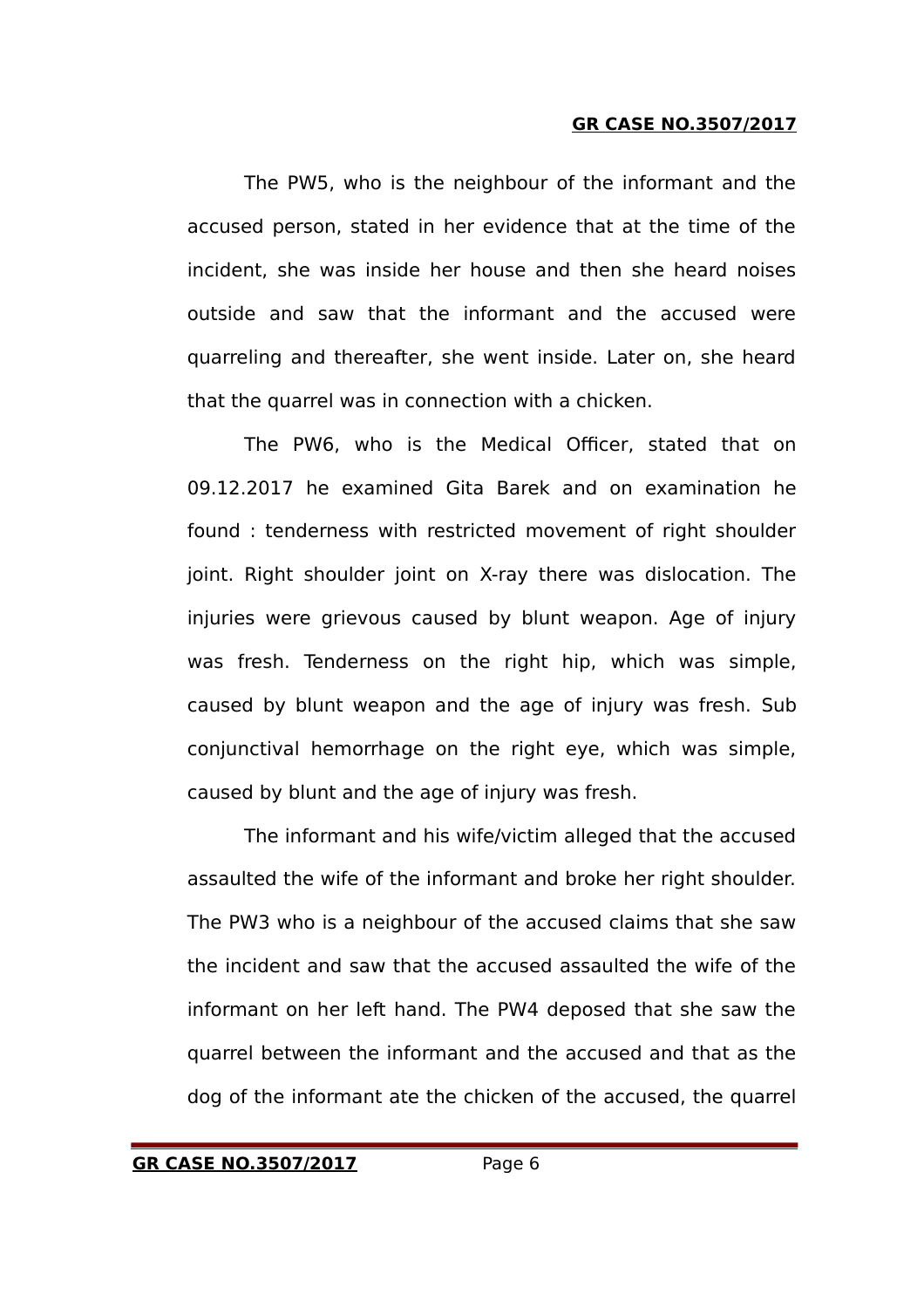took place. The PW5 also deposed that she saw the quarrel between both the parties and she heard that the quarrel was in connection with a chicken.

Hence, from the evidences, it can be known that there was a quarrel between both the parties in connection with a chicken. The PW3 who is an independent witness saw the accused assaulting Gita Barek. The other PWs although did not depose about any assault, but they have deposed about the quarrel between both the parties thereby making their evidences circumstantial to the alleged incident. The medical evidence shows that the victim sustained dislocation on her right shoulder joint and the alleged assault as per the medical report was on 09.12.2017, i.e., on the day as alleged by the informant. The examination was done at about 9:35 A.M. on the said date and the ejahar states the time of the incident to be 7:30 A.M. on the same day. The discrepancy as to the deposition of PW3 that the accused assaulted the wife of the informant on her left hand instead of right hand is minor as because the PW3 being a neighbour although saw the incident but it is not necessary that she should have remembered the exact hand on which the victim was assaulted. It is sufficient that she deposed that she saw the accused assaulting the victim on her hand. The defence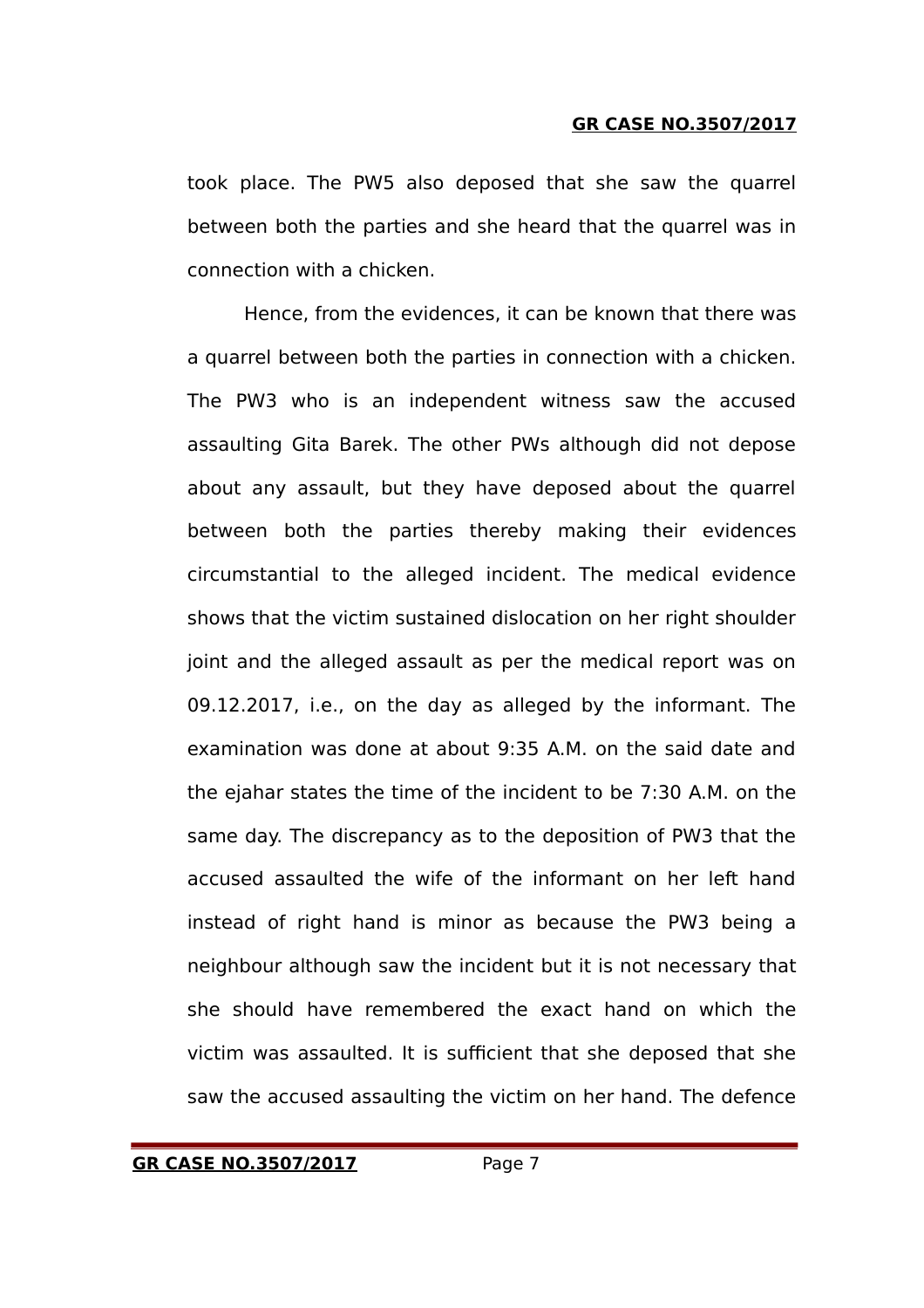could not rebut the fact that the accused assaulted the wife of the informant. Considering the nature of evidences adduced by the prosecution, it can be said that the prosecution has sufficiently been able to prove the guilt of the accused under Section 326 of the Indian Penal Code beyond all reasonable doubts as dislocation of a bone is a grievous hurt as described under Section 320 of the Indian Penal Code and thereby establishing that the accused is guilty of the offence alleged by the informant.

**8. Point for determination no.2 is :** Whether the accused person, on 09.12.2017 at about 7:30 A.M. at Bowalguri, criminally intimidated the informant and his wife with the threatening to cause death, and thereby committed offence under Section **506** of the Indian Penal Code?

The informant stated in his ejahar that on the day of the incident the accused also threatened to kill them wherever he found them.

The informant in his evidence as PW1 stated that on the day of the incident the accused threatened that wherever he will find them, he will assault them.

The PW2, who is the wife of the informant/victim, deposed that on the day of the incident, the accused person before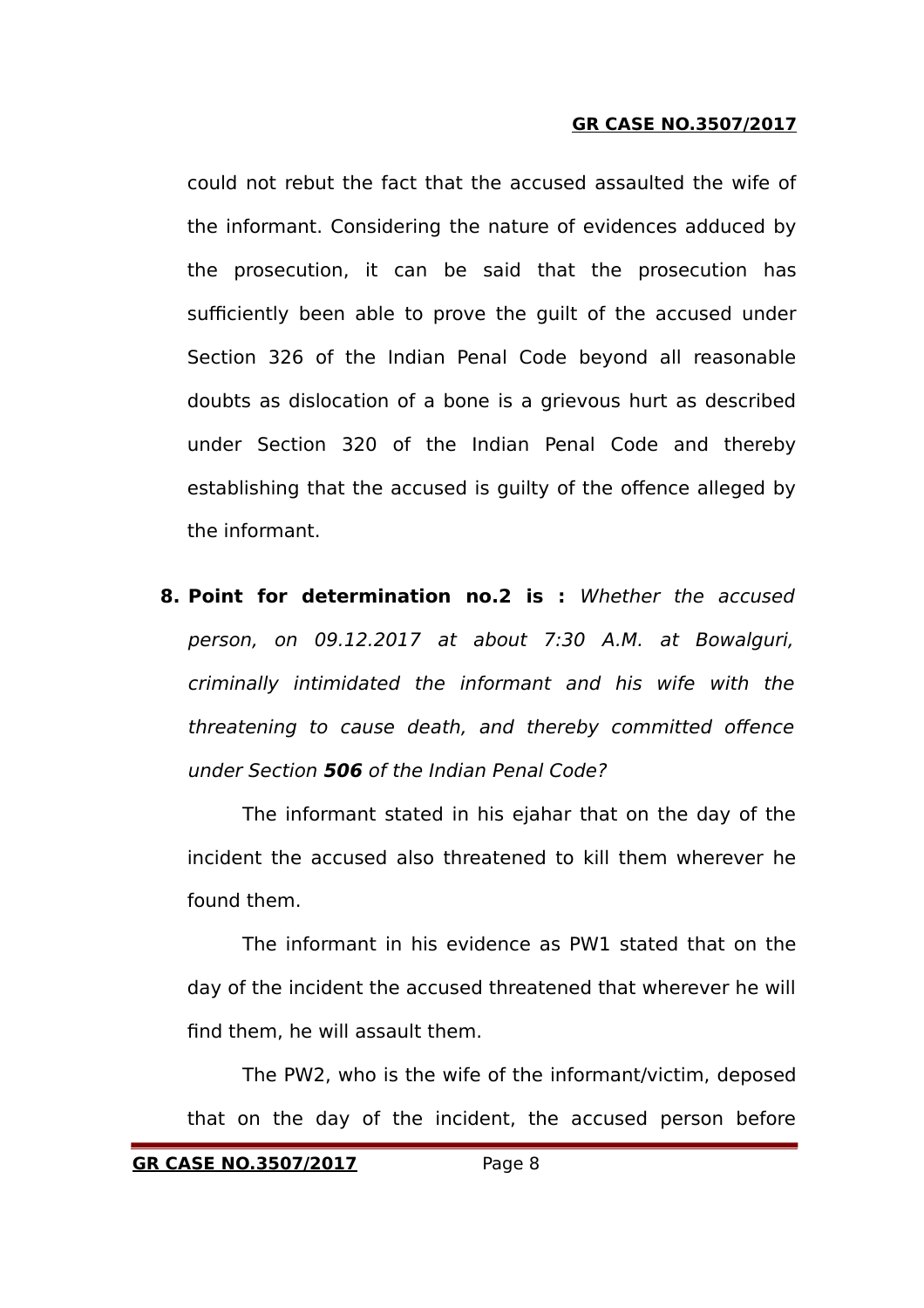leaving threatened that he will kill them wherever he will find them.

The PW3, PW4 and PW5 did not mention about any criminal intimidation or threatening by the accused against the informant and his wife.

As such, the evidence of the prosecution has fallen insufficient to prove that the accused had criminally intimidated the informant and his wife. The deposition of the informant and his wife unsupported by any independent witness are not found sufficient enough to hold that the prosecution has been able to prove the guilt of the accused under Section 506 of the Indian Penal Code beyond all reasonable doubts thereby making the accused not guilty of the said offence.

## **JUDICIAL FINDING:**

In view of the above discussions, it is held that the prosecution has been able to prove the guilt of the accused person Bijay Talukdar @ Babu beyond all reasonable doubts under Section 326 IPC, and thereby convicted of the said charge.

It is also held that the prosecution has not been able to prove the guilt of the accused person Bijay Talukdar @ Babu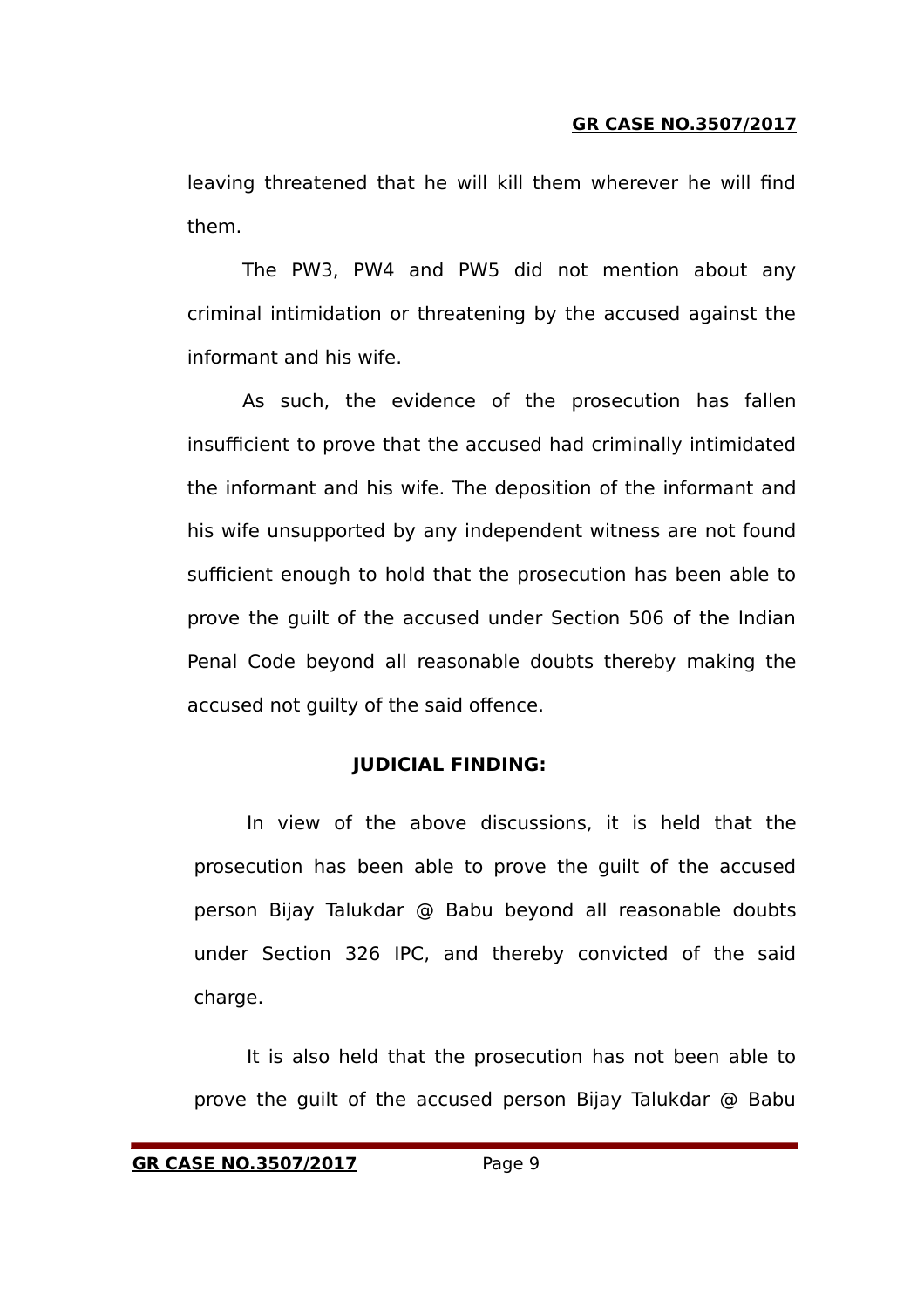beyond all reasonable doubts under Section 506 IPC, and thereby acquitted of the said charge.

# **THE PROBATION OF OFFENDERS ACT, 1958:**

I have considered the case of the convict under the germane provision of THE PROBATION OF OFFENDERS ACT, 1958. The accused person has been found guilty of assaulting a woman. As such, to curtail the commission of such offences against any woman, I find no reason to release the accused person on probation.

# **SENTENCE HEARING:**

I have heard the convict on the points of sentencing. The convict prayed for mercy on the ground that he is the only bread earner of his family consisting of his old parents, a minor brother, a sister studying in H.S. 2<sup>nd</sup> year, a wife and minor son aged about 18 months and that all are dependent upon him for their livelihood.

I have considered all the aspects together. And conclude my judgment by passing the following order:

# **O R D E R**

The judgment is pronounced in the open court today.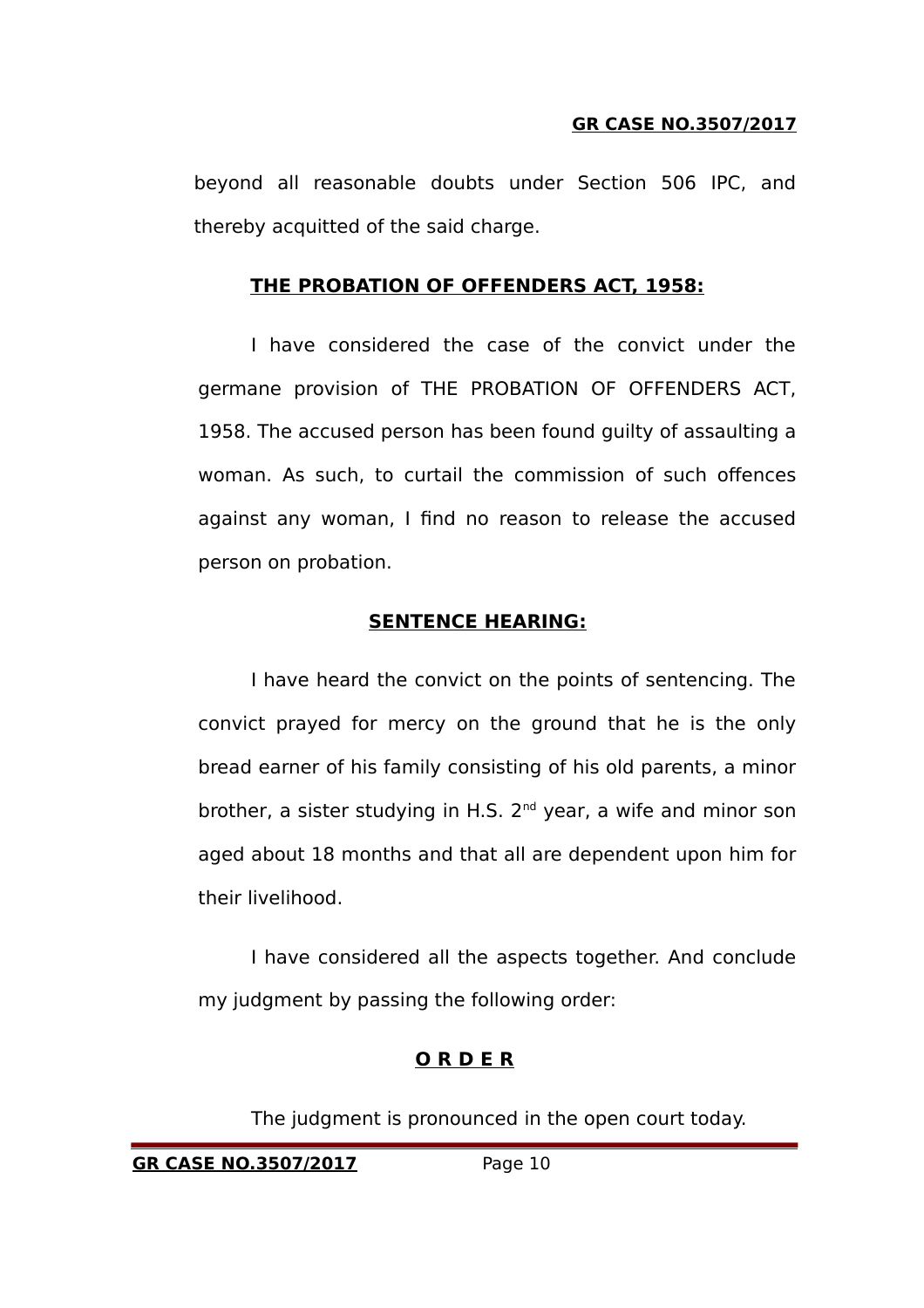The accused, Bijay Talukdar @ Babu, is hereby held guilty under Section 326 IPC and convicted thereon. The accused is hereby sentenced to simple imprisonment for six months and a fine of Rs.2000/- for the said offence and in default of payment of fine to undergo simple imprisonment for fifteen days.

The accused, Bijay Talukdar @ Babu, is hereby not found guilty under Section 506 IPC and acquitted of the said charge.

The case is disposed of on contest.

Furnish a free copy of the judgment to the accused.

 **Given under my hand and seal of this court on 1st February, 2020.**

> (SMT. SWEETY BHUYAN) JUDICIAL MAGISTRATE 1ST CLASS Lakhimpur, North Lakhimpur

Dictated & Corrected by me:

(SMT. SWEETY BHUYAN) JMFC,NORTH LAKHIMPUR

Transcribed & typed by me:

Kumar Gaurav (Stenographer)